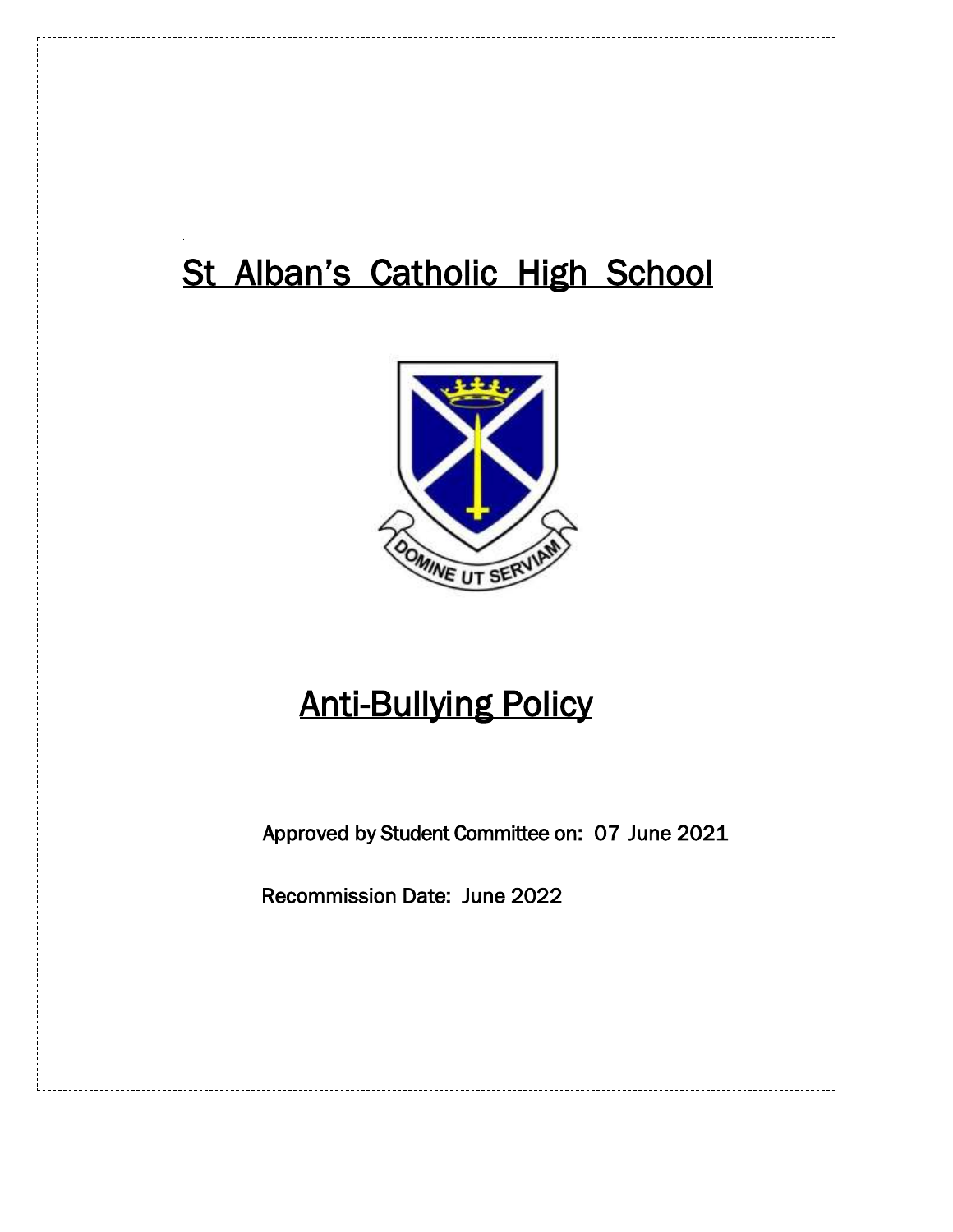### Section 1 Aims

1.1 Every individual member of the St Alban's School Community has the right to feel safe, secure and supported as detailed in our Mission Statement.

Every individual has the right to work in peace, without being the victim of bullying behaviour.

Bullying behaviour is unacceptable in a Christian school and will not be tolerated at St Alban's. Every individual must be made aware of the possible consequences if they are found to be guilty of bullying.

1.2 Whilst the prime aim of this policy is to protect the victim, as a Catholic school we appreciate that the bully may need help also. The Governors acknowledge that punishment alone may not prevent bullying. They support a "Restorative Shared Concern" method that may be used to bring bully and victim together in an attempt to resolve the situation.

#### 1.3 What is bullying?

Bullying is the use of actions and behaviours that intend to hurt another person. Bullying can result in pain, discomfort or emotional distress to the victim.

Bullying can be:

|         | Emotional  | being unfriendly, excluding and isolating, tormenting (e.g. hiding property,<br>threatening gestures, talking about someone); |
|---------|------------|-------------------------------------------------------------------------------------------------------------------------------|
|         | Physical   | pushing, kicking, hitting, punching or any use of violence;                                                                   |
|         | Racist     | racial taunts, graffiti, gestures;                                                                                            |
|         | Sexual     | unwanted physical contact or sexually abusive comments;                                                                       |
| $\perp$ | Homophobic | focusing on the issue of sexuality;                                                                                           |
|         | Verbal     | name-calling, sarcasm, spreading rumours, teasing;                                                                            |
|         | Online     | All areas of electronic, such as social media misuse,                                                                         |
|         |            | Mobile threats by text messaging & calls,                                                                                     |
|         |            | Misuse of associated technology, i.e. camera & video facilities.                                                              |
|         | Financial  | Money used as a means to gain control over another<br>person                                                                  |

### Section 2 Online Bullying

2.1 Online Bullying is an established of bullying, from which it can be very difficult to identify perpetrators. Often the bullying manifests itself through 'public' social media sites and can be accessed by a large number of people. To help tackle this:

- $\Box$  Students will be specifically educated about online-bullying as part of any Anti-Bullying education activities, such as: assemblies, conferences, Anti-Bullying Week, projects (ICT, PYF, Drama, etc) and specific Anti-Bullying training;
- $\Box$  All students are required to sign an Acceptable Use Agreement for school ICT equipment and educated about how to keep themselves safe online;
- $\Box$  The school will endeavour to promote the positive use of technology across the curriculum. This includes ensuring all staff and children understand the importance of password security and the need to log out of accounts.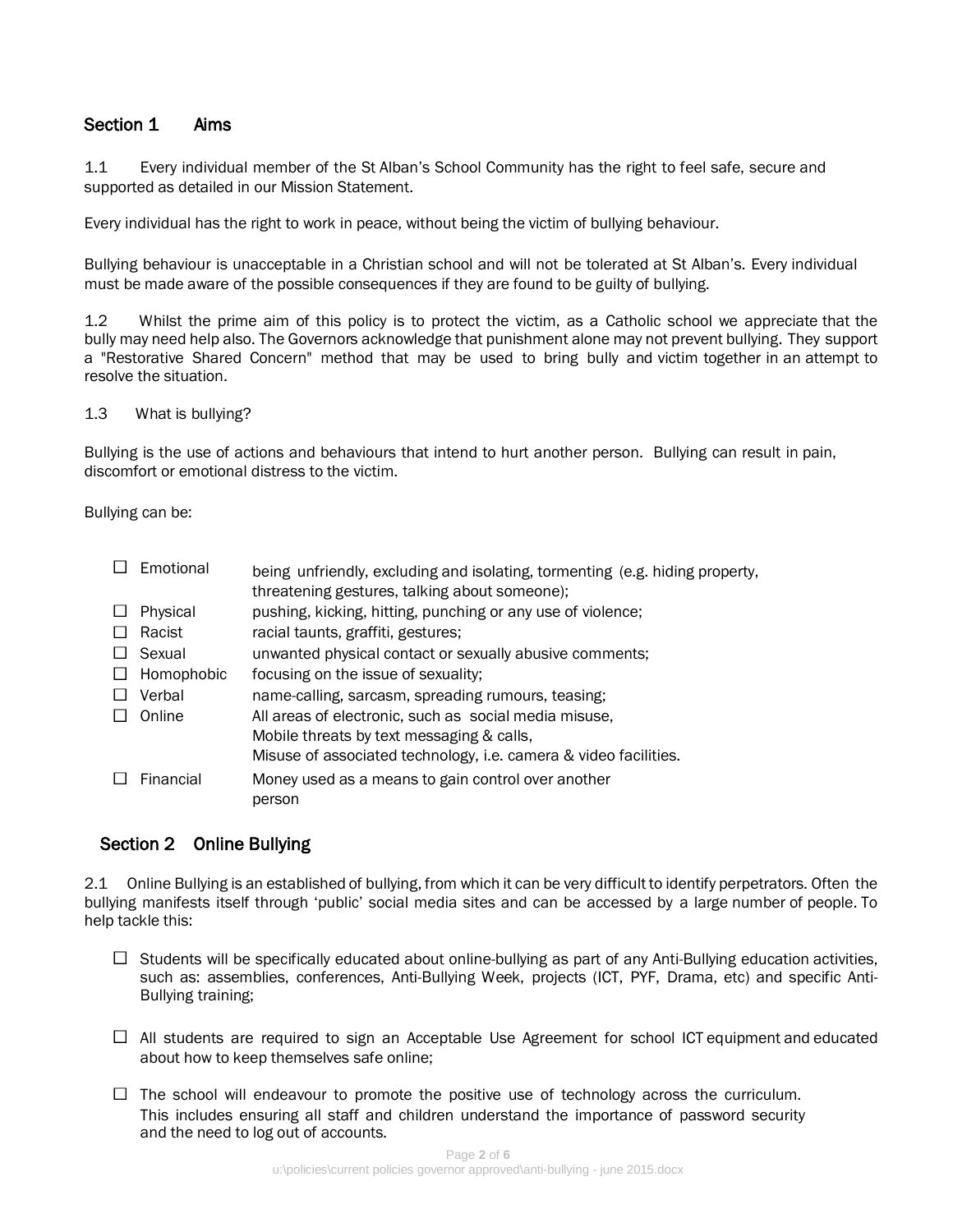2.2 Responding to Online bullying: Most cases of online-bullying will be dealt with through the school's existing processes. Some features of online-bullying differ from other forms of bullying and as such may require a different response. Some of the key differences are:

- $\Box$  the 24/7 and anywhere nature of online-bullying;
- $\Box$  the person being bullied will not always know who is bullying them;
- $\Box$  some students may not be aware that what they are doing is bullying;
- $\Box$  unlike other forms of bullying, the target of the bullying is likely to have evidence of its occurrence.

2.3 Responses may include (but are not limited to) confiscation of devices (phones etc), detentions, sanctions for breaches of the Acceptable Use Agreement, requesting students to reveal contents of specific messages, fixed term (or even Permanent) exclusion and involvement of the Police and other agencies.

# Section 3 What Preventative Steps Will the School Take?

3.1 Awareness will be raised through curriculum opportunities. All departments follow the school Anti-Bullying policy.

3.2 Education on developing healthy relationships is covered through the PYF programme and students are encouraged to become Anti-Bullying ambassadors. An annual Anti-Bullying survey helps to identify trends and problem areas to help develop out Anti-Bullying work

3.3 School will make every effort to ensure that students, regardless of ability or age, feel valued by their achievements being recognised. Praise postcards, house points and Well Done letters for Interims are available for all students. Departments may also have their own internal system of rewards. There is the possibility that disaffected students might turn to bullying as a means of gaining the attention/respect they would like.

3.4 When group work is appropriate staff will give consideration to the make-up of the group in order to ensure that no student is made to feel inferior or under-valued.

3.5 Visits to the quiet corners of the building are an essential part of the duty rota. This will reduce opportunities for bullying.

3.6 Staff will be vigilant in lessons. Bullying can take place in the classroom and observation skills will be essential in order to detect any incidents.

3.7 Sanctions may be used at the discretion of staff in response to a bullying incident to change behaviour. Bullying is a complex issue, and therefore there is no one size fits all response. The context with how the issue has occurred needs to be taken into account before considering the appropriate response. There are a variety of ways to deal with bullying such as the use of restorative meetings/conferences. However, in more serious or persistent circumstances the school will not hesitate to use fixed term exclusions, involve the police or potentially permanent exclusion depending on the seriousness of the situation. Bullying instances are low, but are dealt with quickly and effectively.

3.8 A child may indicate by signs or behaviour that he or she is being bullied. Adults should be aware of these possible signs and that they should investigate if a child:

- $\Box$  is frightened of walking to or from school;
- $\Box$  doesn't want to go on the school / public bus;
- $\Box$  begs to be driven to school;
- $\Box$  changes their usual routine;
- $\Box$  is unwilling to go to school;
- $\Box$  begins to truant;
- $\Box$  becomes withdrawn anxious, or lacking in confidence;
- $\Box$  starts stammering;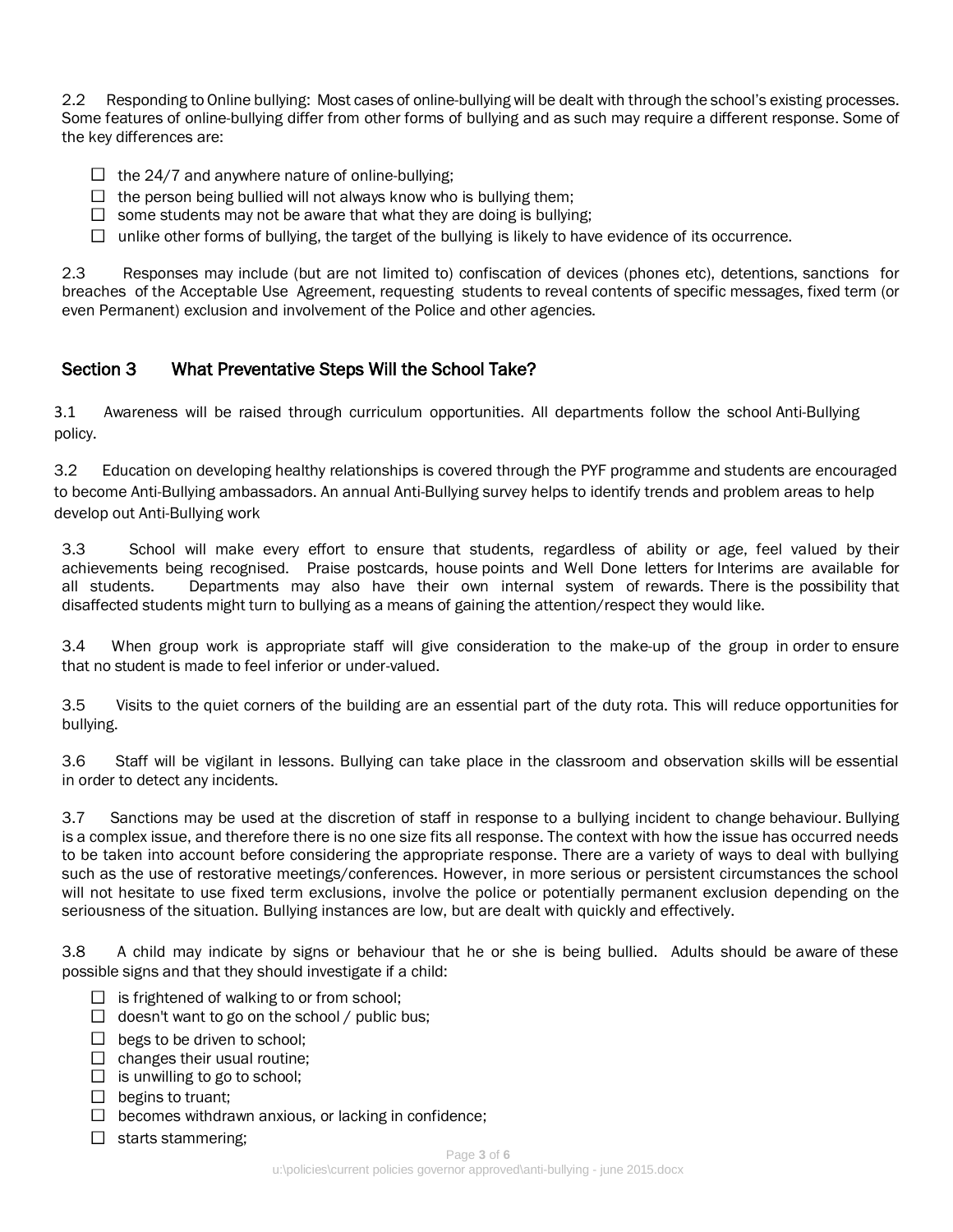- $\Box$  attempts or threatens suicide or runs away;
- $\Box$  cries themselves to sleep at night or has nightmares;
- $\Box$  feels ill in the morning
- $\Box$  begins to do poorly in school work;
- $\Box$  comes home with clothes torn or books damaged;
- $\Box$  has possessions which are damaged or " go missing";
- $\Box$  asks for money or starts stealing money;
- $\Box$  has dinner or other monies continually "lost";
- $\Box$  has unexplained cuts or bruises;
- $\square$  comes home hungry;
- $\Box$  becomes aggressive, disruptive or unreasonable;
- $\Box$  is bullying other children or siblings;
- $\Box$  stops eating;
- $\Box$  is frightened to say what's wrong;
- $\Box$  gives improbable excuses for any of the above:
- $\Box$  is afraid to use the internet or mobile phone;
- $\Box$  is nervous & jumpy when an online message is received.

These signs and behaviours could indicate other problems, but bullying should be considered a possibility and should be investigated.

# Section 4 Protocols

- 4.1 When an instance of bullying is reported or discovered staff need to bear in mind:
	- $\Box$  When dealing with a victim it is appropriate to offer immediate support and help;
	- $\Box$  Avoid jumping to conclusions when you first become aware of an incident;
	- $\Box$  Allow both sides to briefly state their point of view; it is important to have statements written by the students themselves. If you do not have the time to do this refer immediately to another colleague e.g. Form Tutor, Heads of Year, Student Support Manager or Senior Leadership Team;
	- $\Box$  Record the incident in the 'Bullying Log' in the pastoral office;
	- $\Box$  Incidents of bullying should always be reported to the Form Tutor, Student Support Manager/Head of Year or a member of the Senior Leadership Team when and where appropriate;
	- □ Heads of Year or Student Support Managers may adopt a variety of approaches. In all cases the victim will be supported but sanction for the bully may, or may not, be the best way forward. In some cases the "Shared Concern" approach might be used to bring bully and victim together. (Appendix 1)
	- $\Box$  Heads of Year, Student Support Managers or members of the Senior Leadership Team will use their discretion over whether parents need to be contacted. Allowing students an opportunity to change their behaviour can be very productive;
	- $\Box$  Extreme or persistent cases of bullying will always be reported to the Headteacher.
- 4.2 Students Who Witness a Bullying Incident:
	- $\Box$  If appropriate ask for help from another student to fetch assistance from a member of staff;
	- $\Box$  Report the incident to the nearest adult. This may be a teacher or a member of the support staff;
	- $\Box$  Try to persuade the person being bullied to report the problem. Encourage them to confide in an adult. It might be a parent, a teacher or a friend;
	- $\Box$  Do not take the matter into their own hands. It could make the situation worse:
	- $\Box$  Be alert to online-bullying and report anything that troubles them.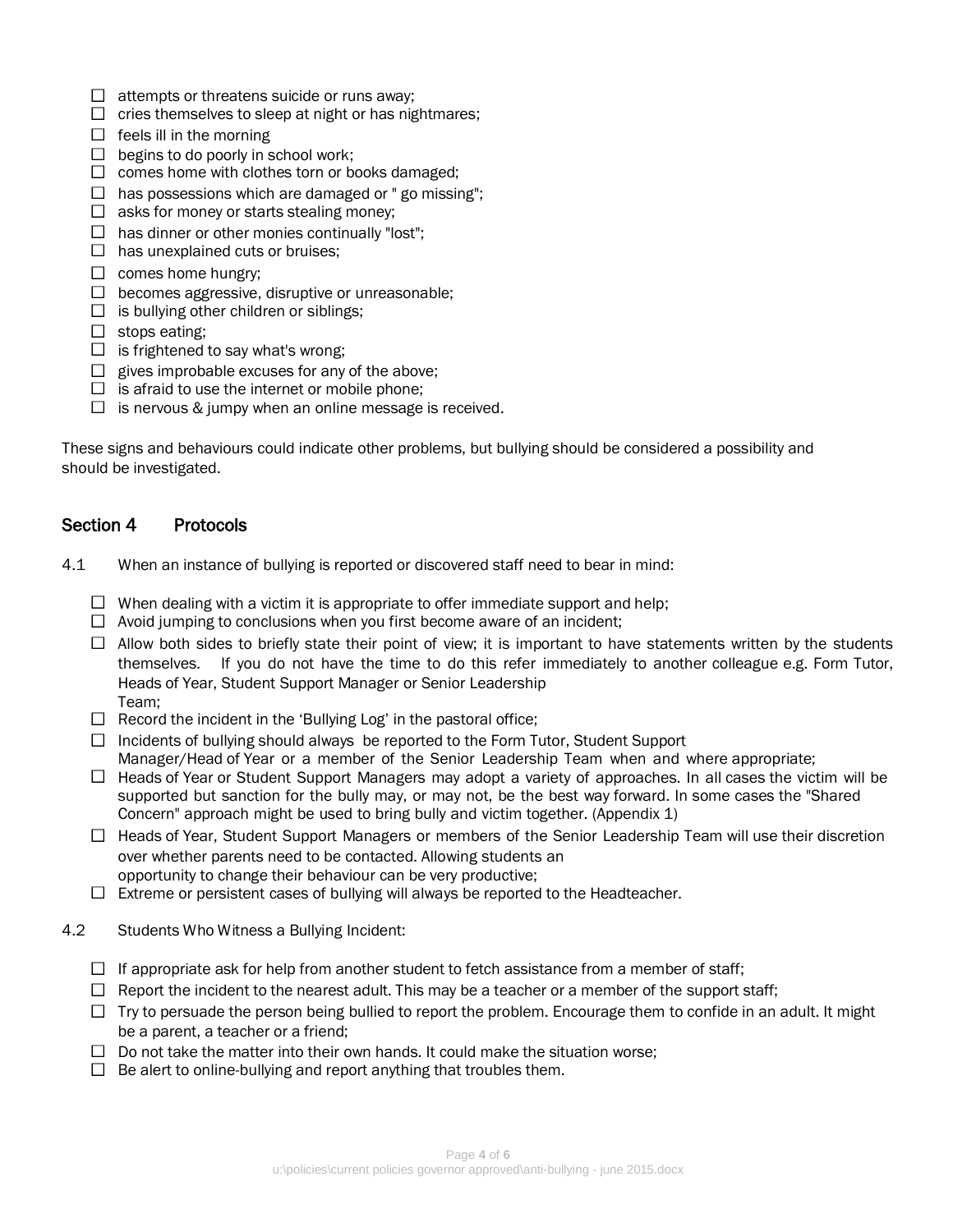#### 4.3 Students Who Are Being Bullied:

- $\Box$  Try not to retaliate;
- $\Box$  Report the incident to the nearest member of staff. This may be any adult, not just the teaching staff;
- $\Box$  If you do not feel able to tell a member of staff tell your friends, your parents or any adult you feel able to talk to;
- $\Box$  Do not suffer in silence. Unless you tell someone about the problem it is not likely to go away;
- $\Box$  Keep a log of incidents

Signed by J McCall, Chair of Governors: Date: